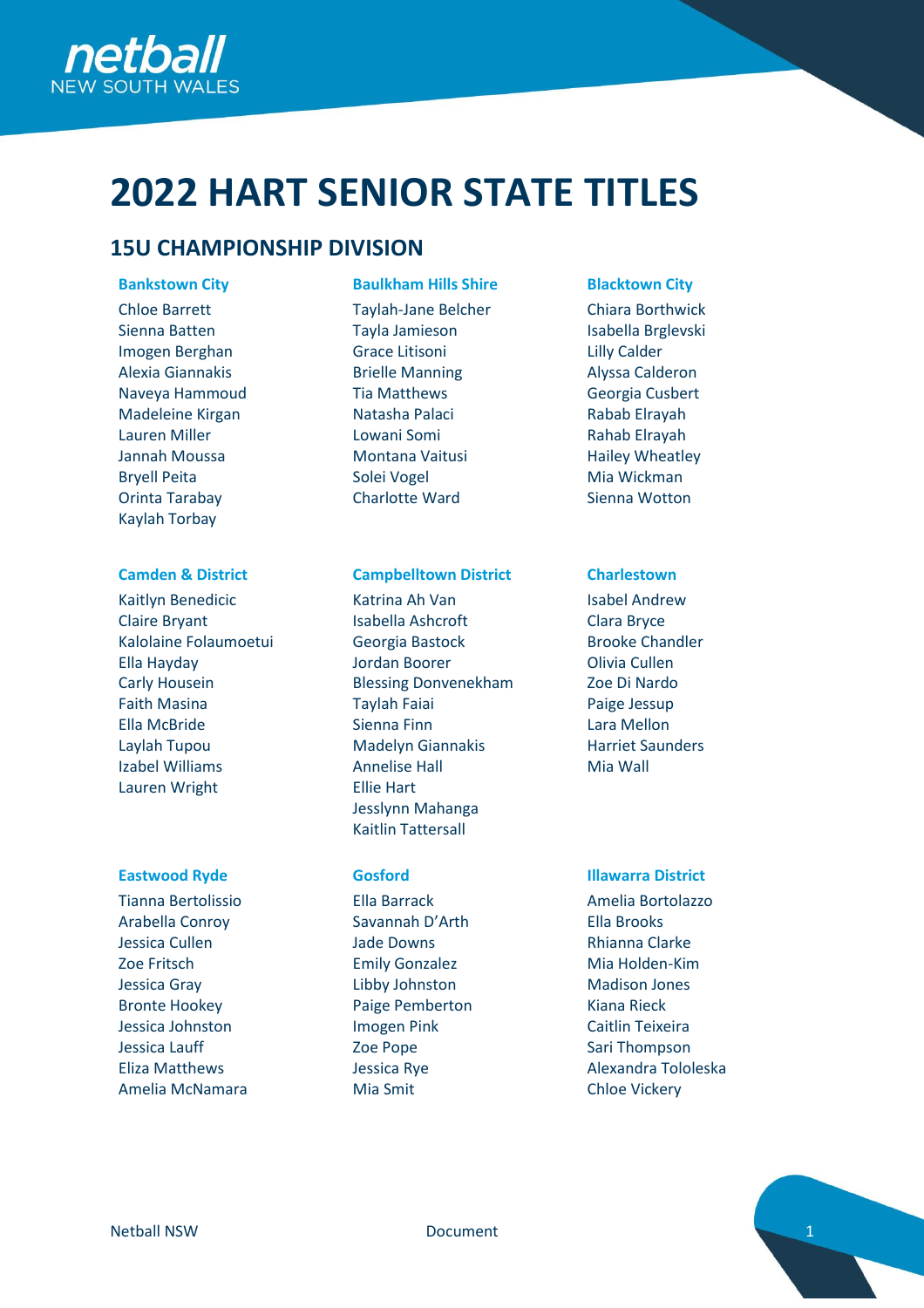

# **Inner Western Suburbs Ku-Ring-Gai Liverpool City**

Irie Beall Elizabeth Broadbent Eadie Cassim Lucy Greville Zoe Horvat Lupe Maea Cassidy Morris Athena Nikolakopoulos Amelia Turnor-Browne Lucy Wakeling Jemima Watkins

# **Manly Warringah Newcastle Northern Suburbs**

Sophie Bishop Alexa Bryant Sielo Campos Bronte Edwards Khyliah Gray Lauren Mulquiney Georgia Rae Kyah Saint-Barry Amelie Siebert Ukiesha Tombs Chloe Wheeler

Ashley Brunner Rafferti Geyer Rhiannon Ingold Coogee Kalepo Hayley Martin Breha Pearson Halle Savage Madeline Selby Aaliyah Tamaka Alyssa Troy Mackenzie Vassallo Emily Woodhead

Sienna Brett Audrey Draper Isabella Dupree Ella Giffin Louise Lovell Alice Mackenzie Juliette Mouton Amelia Watkins Hayley Younan Jessica Young

Caitlin Dale Erin Dalzell Acacia Elers Xuela Faasisila Sarah Graham Matilda Lidbury Carrie Lind Mia Marshall Giulia Sklavos Ella Tupou

April Chappell Lily Ennis Penelope Keane Gabriella Mansveld Tayla McAusland Jemima Mizrachi Violet Munro Sophie St John Georgia Stoyles Amelie Trope Nefertari Washington

Kesaia Amone Kelly Fuller Liesl Hopoate Harlym Jennings Vilimaina Kagi Kelis Ogle Emmar Paipa Siulolo Richter Charlotte Riolo Rianna Santamaria Edie Tunbridge Belle Watene

Bella Azizi Elsie Brooks Maggie Harper Maeve Hendren Hannah Jom Jemma Michell Isobel Miller Ava Mills Georgia Moran Ashton Reimer Saige Rosmarin

# **Penrith District Randwick St George District**

Jade De Abreu Paige Evans Chloe Ilijoski Hannah Kalland Salam Khalil Keilani Manu Skye Matenga Akira Saliba Amelia Simone Jazaria Tongotongo Shanae Withers

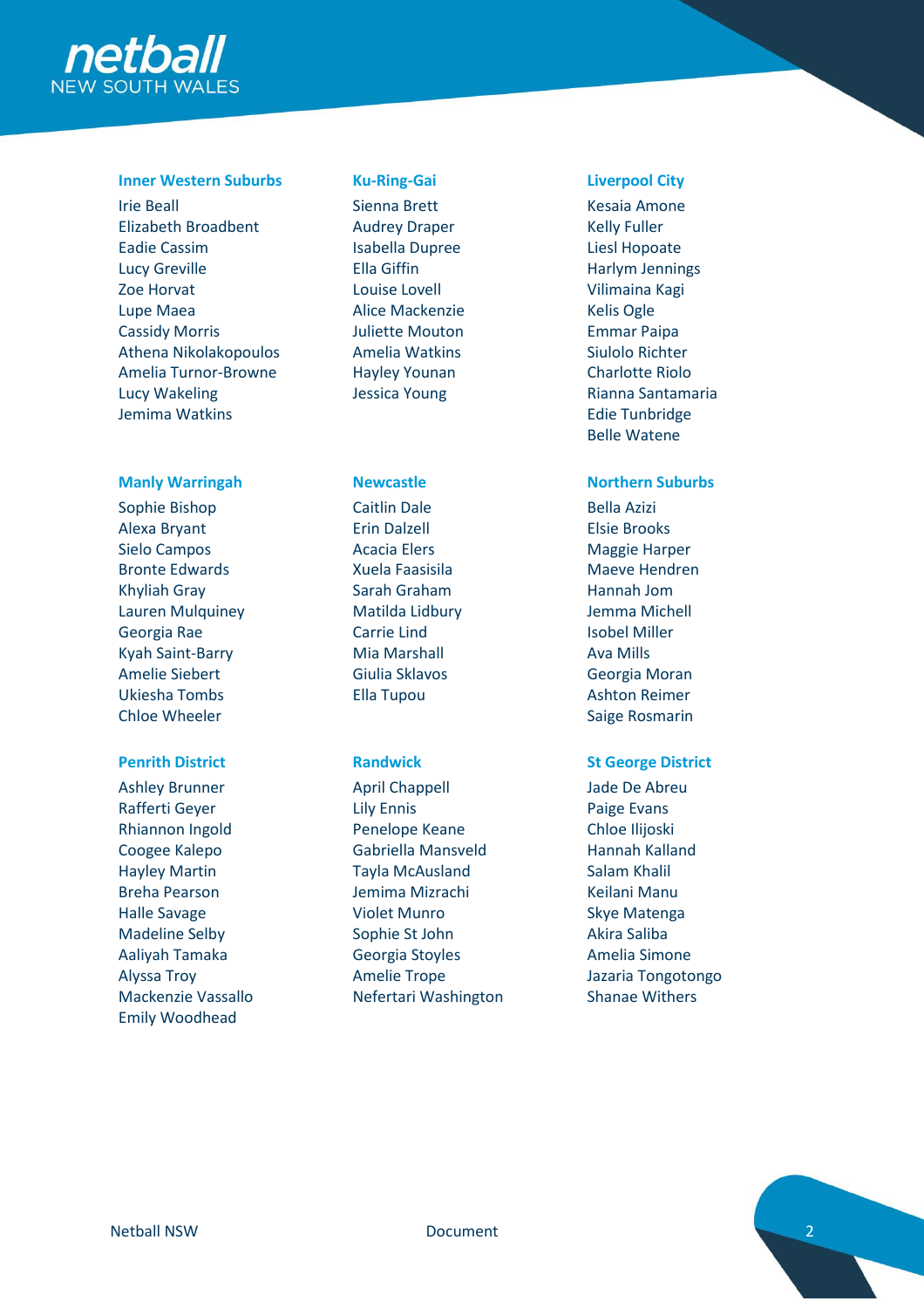

# **Sutherland Shire Wyong District**

Emily Brown Lily Chapple Caprice Coleman Evie Economou Jacinta Hannah Matilda Harvey Ella Hewitt Monique Johnson Esther-Faith Kami Kirra Saunders Isabella Svorcan Skye Thompson

Jeorgia Bourke Mahlie Cashin Jayda Grant Ella Jessen Charlotte Neal Gabrielle Nicholls Tahnee Potter Monique Skopin Sienna Thomas Grace Walsh

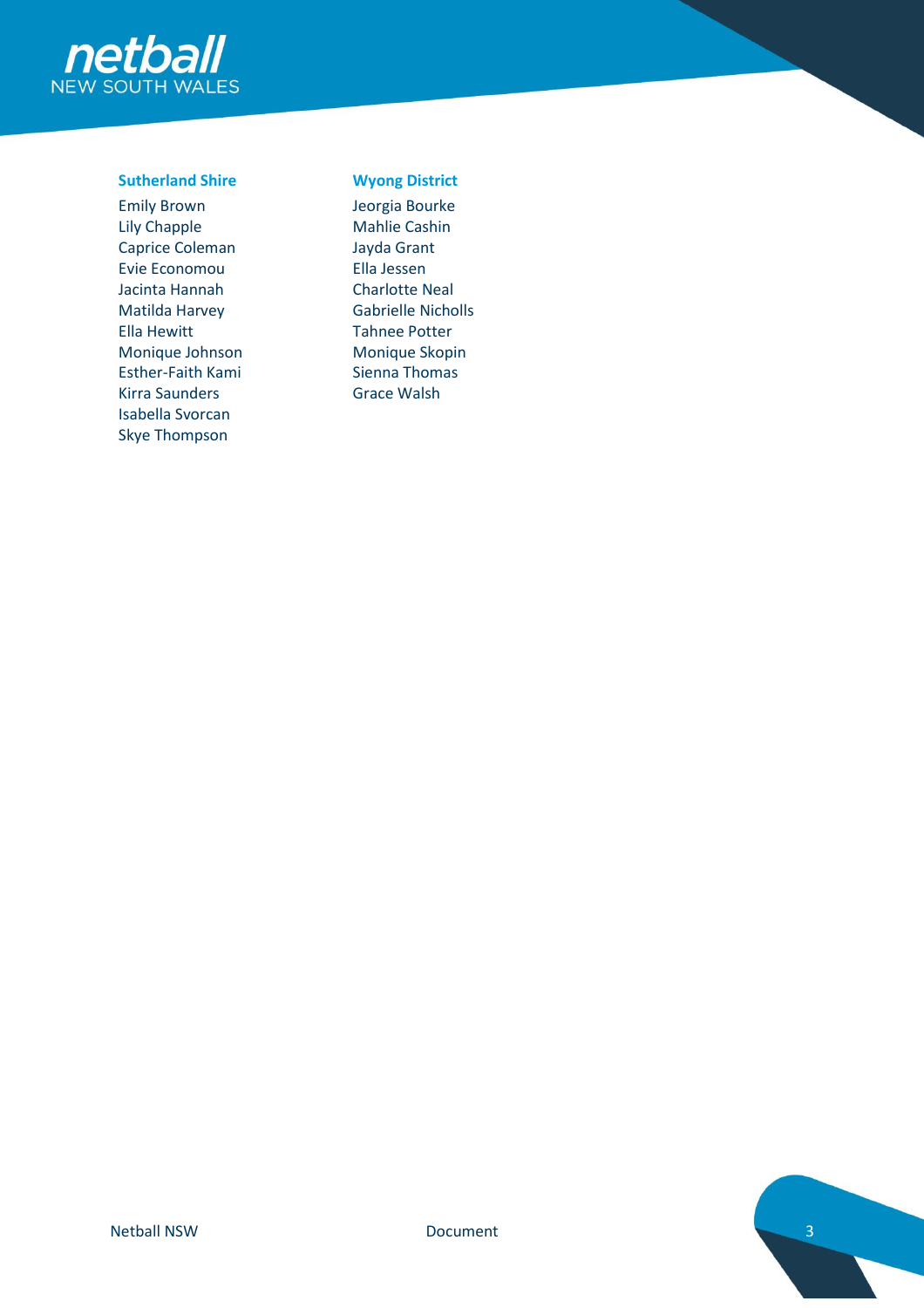

# **15U DIVISION 2**

# **Barellan & District Bathurst Blue Mountains**

Imogen Bonny Summer Carlon Sophie Cross Matilda Evans Sophie Male Georgia McCormack Hallie Mimmo Chelsea Purtill Lexi Sarkis

# **Callaghan District Canberra Cessnock District**

Harriette Arnall Amirah Bashford Mahala Brockbank Taleshia Brown Hannah Mackey Katie Mitchell Kirra Pilarski Sienna Porter Sienna Siulai Claudia Sneddon Ruby Swain Abbey Vosilla

Zoe Bohm Amelia Cameron Eve Genrich Ava Hughes Lara McMillan Abbey Morgan Jemma Potter Mykenzie Smith Ruby Smith Natalie Townley

Chloe Boyce Anthea Clark Eliza Fox Evie Goninan Samantha Hanrahan Ella Kilby Kate Proctor Hollie Ruming Milla White Stephanie Wilson

Alexandra Barham Adina Hinds Tara Johnston Poppi Laine Charlotte Newton Sara Small Marina Soldo Billie Withers Lauren Yeaman

Molly Boothroyd Hannah Bush Xanthie Chatfield Geogia Faichney Andi Francisco Casey Middenway Felicity Sanders Mannat Shadbolt Olivia Simcox Amelia Tink Tozula Yamba

Hannah Bayliss Ruby Butler Imogen Carvasiglia Lily Coulton Addison Down Tahnee Hine Lucinda Page Zara Perisce-Burrell Olivia Rogers Anika Selway

Ella Andrews Tahlia Draper Phoebe Howells Bonnie-Marie Hunter Tayah Koeford Charlotte Moore Ava Osland Phoebe Sissingh Kiara Walters

# **Coffs Harbour Dubbo Hastings Valley**

Emma Burge Lara Inman Stephanie Lawrence Makayla Mott Zoe Oram Abby Ostler Eliana Pagotto Claire Pieren Eloise Reichelt Piper Wilson

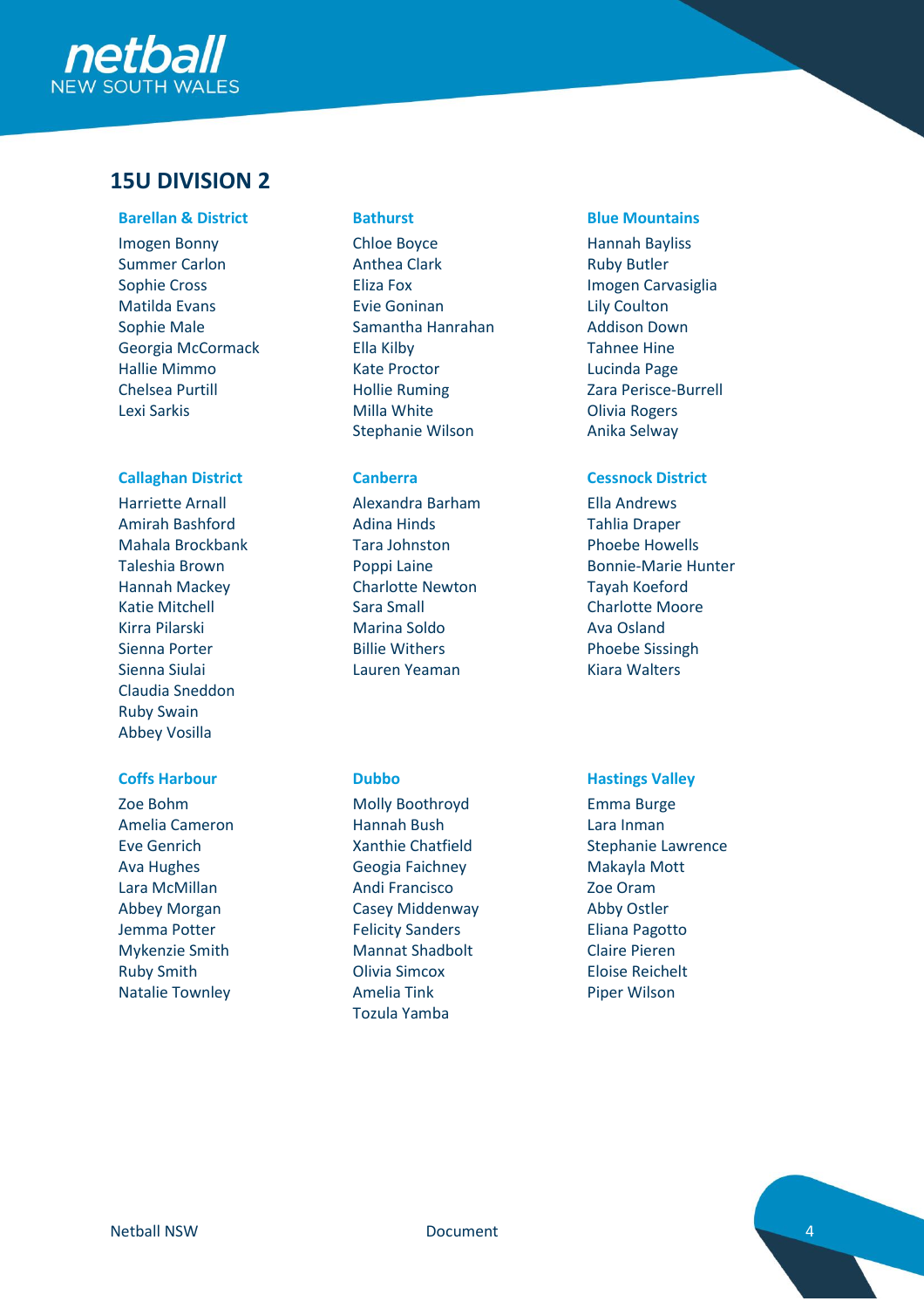

# **Hawkesbury City Hills District Lakeside**

Teagan Abell Elouise Alexander Ella Croft Gemma Kocanda Sarah Puglisi Georgia Scott Faaloaina Roseta Taape Bianca Treble Tegan Walters Alexandra Whelan

# **Lismore & District Maitland Mudgee**

Caitlin Atkinson Retrouvailles Banza Abi-Gail Garland Libby Hartley Keira Higham Abbie Painter Ashlee Rugendyke Ava Smith Kirra Wilson

# **Nambucca Valley <b>Constanting Constanting Constanting Constanting Constanting Constanting Constanting Constanting Constanting Constanting Constanting Constanting Constanting Constanting Constanting Constanting Constanting**

Fern Berry Erin Eadie Ruby Flanders Maddison Gordon-Lichaa Ava Hodnett-Daly Fiona Holloway Tayla Pearce Olivia Robinson Hope Willer Isabella Winslow

Ava Barroccu Madison Bloom Madeleine Budd Charli Davis Ashleigh Dougall Eliza English amelia ho Gemma Holden Ruby Kelly Samantha Norris Zoe Wilmshurst

Leah Barton Mia Chapman Bridget Clarke Jada Fraser Chloe Mclellan Rihanna Quinn Lucy Robinson Ellie Stacey Issabelle Trichlin

Sage Annis-Brown Elsie Callaway Charlotte Collins Luella Maunder Talia Opetaia Amy Robinson Mya Simmons Xanthe Staniforth Isla Stringer Emily Turner

Tara-Grace Brawley Bella Ciarrocchi Ava Kennedy Angelina Majurovski Famke McCallum Midori Rees Emma Salihbasic Stephanie Smith Lindsay Stubbs Lucy Webber

Jorja Bennetts Maddy Campbell Macy Goodlet Alyssa Hill Lily Holden Rachel Marshall Kayla Morrissey Madison O'Brien Zara Savage

Madeline Bennett Caitlin Bermingham Niamh Billiards Rosaja Blazeski Eva Burke Alysha Eti Harlei Jae Gwynne Josephine Hunt Taylor Morrison Chloe Stevenson

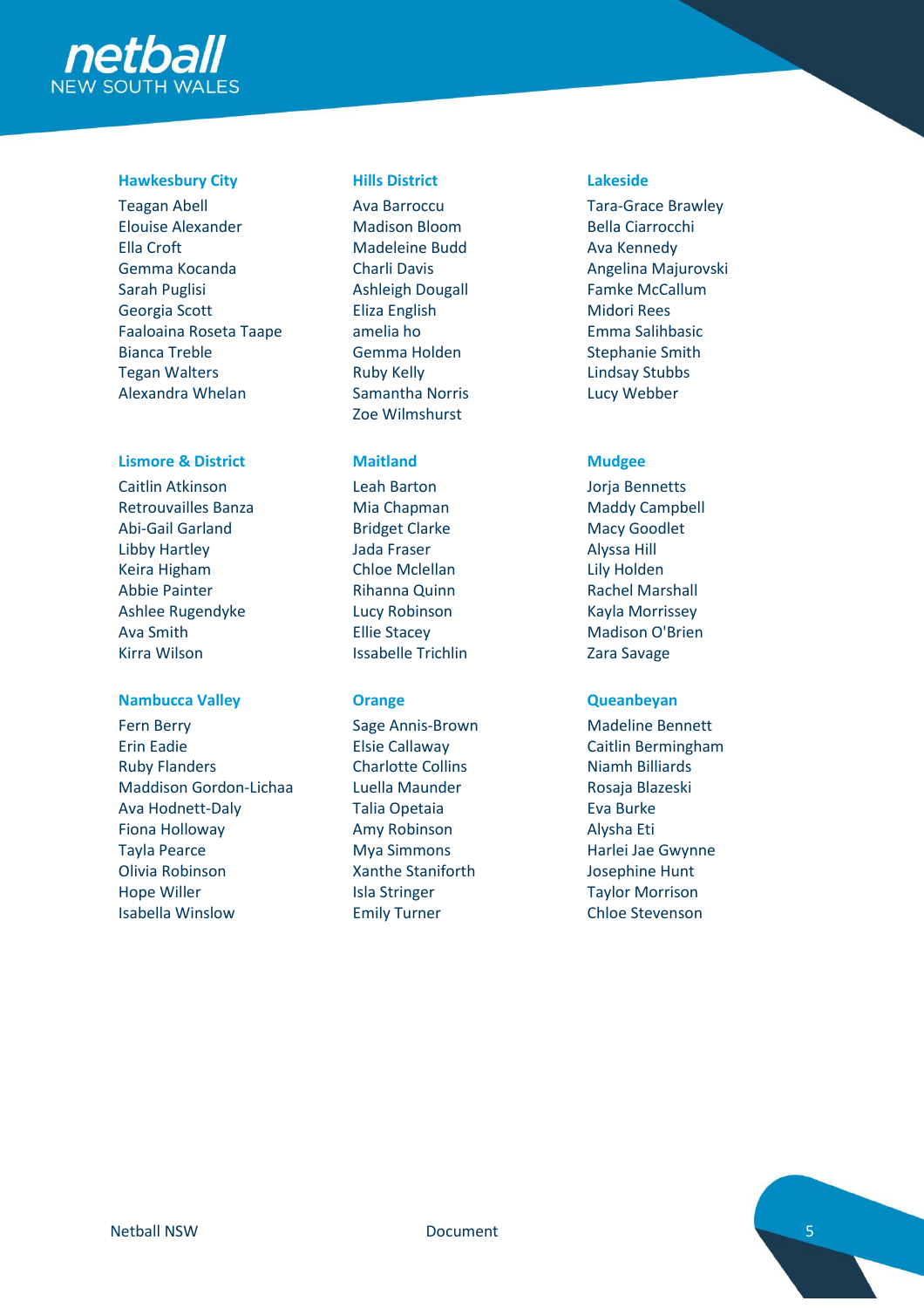

# **Wagga Wagga**

Milla Burkinshaw Lucia Cook Isabel Edmunds Emily McPherson Mabel Meckiff Sienna Mulkurti Charli Neyland Madeline Priest Maddi Thomas Zali Wheatley

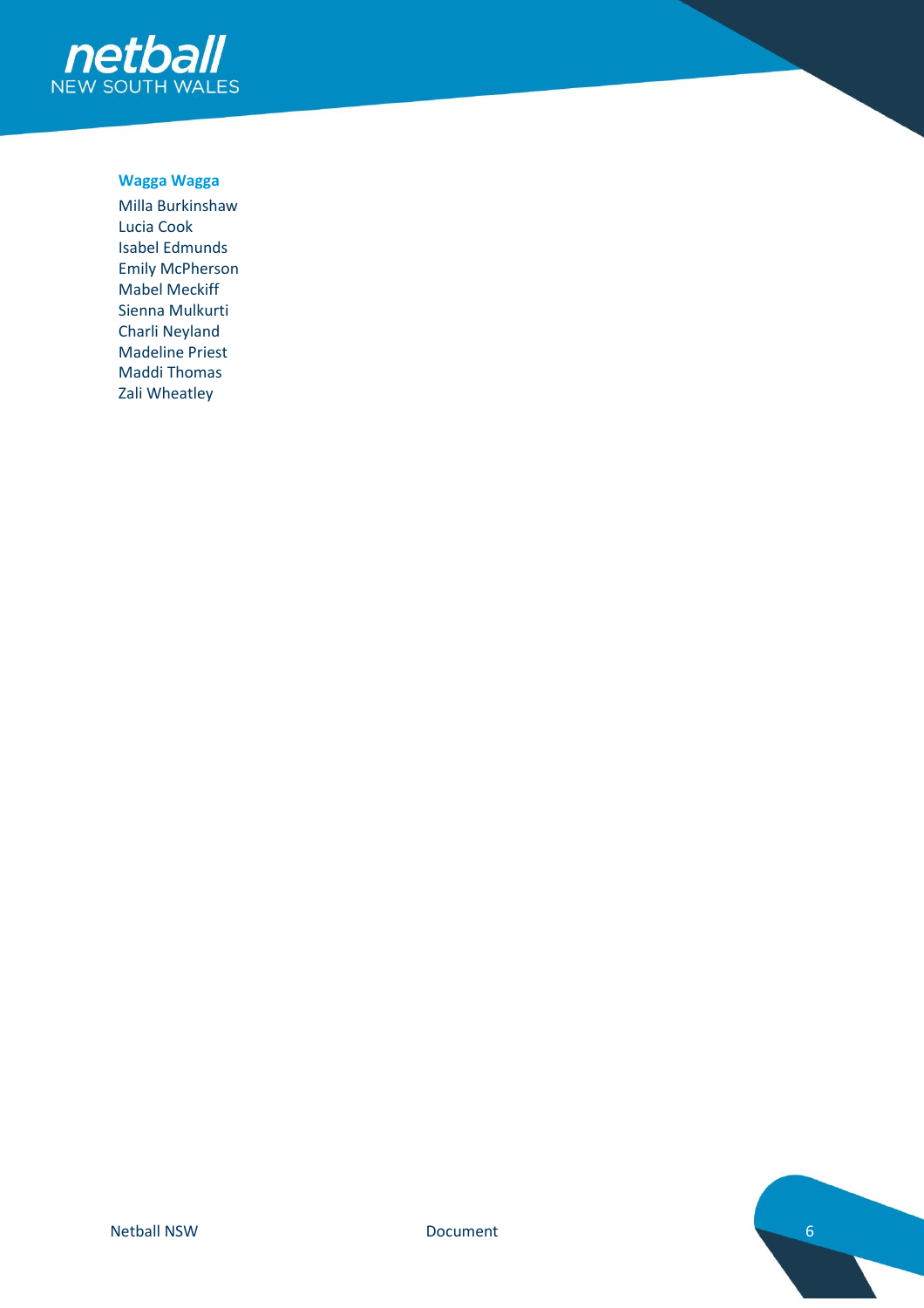

# **15U DIVISION 3**

Lily Bull Charlotte Craig Mia Croker Chloe Inman Jessica Martin Erica Menzies Saloan Paul Holly Sheedy Emma Slack-Smith Skye Vaughan

# **Brunswick Byron Casino Cowra & District**

Shayla Boorman Ella Brittain Maya Chaffer. Nina Colli Nellie Copeland Tess Kennedy Milarnie King Amasra King Fletcher Charlize Tucker

Ruby Connor Kehlei Cowan Tiffany Johnston Claire Ovington Kira Pendlebury Ellie Van Weerdenburg Lana Wheat Amelia Wilks Jade Wilson

Kaelin Boomer Jazlee Brennan Ava Jordan Quinn McInnes Frankie Morrison Olivia Ryan Phoebe Ryan Chaise Windle Ruby Yantsch

Emily Bunney Elke Duroux Lily Falls Kara Garred Eliza O'Reilly Taylah Pederson Anneleise Piccoli Abbie Simeoni

### **Eurobodalla Goulburn & District Great Lakes**

Caitlin Bradley Teagan Crooks Connie Emmett Mary Hyland Avalon Manning Samantha Marks Phoebe Matthews Isabella Pollard Grace Purcell Monique Sharman Emilee Skelly

# **Armidale District Ballina Blayney & District**

Jarah Cafe Holly Davies Ally Duffell Layla Fearnley Sienna Hunter Bailey Neil Maddison Prosper Lauren Redmond Abbey Roweth Daisy Wakem

Charlie Brown Caroline Cuda Isabella Gordon Mikayla Hughes Sophie Hughes Xanthe Johnson Madeleine Negus Maddison O'Reilly Laura Price Phillipa Richmond

Kaitlyn Beggs Chloe Fazio Shaylin Kennedy Madison Newell Sophie Pratten Mackenzie Schafer Ava Simnett Mia Simon

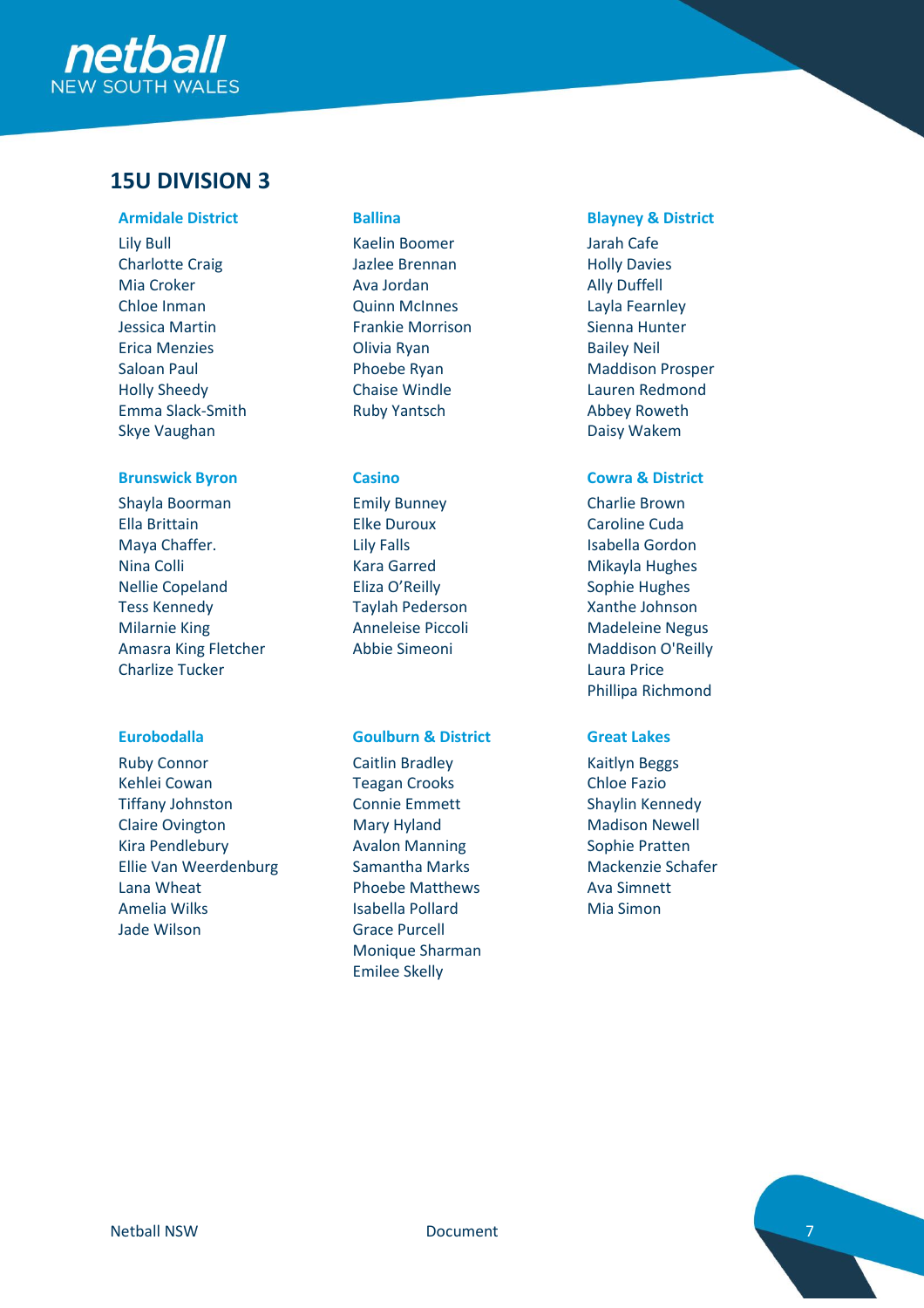

Isabella Cavallaro Kayla Clements Juliet DeMarco Isabella Feltracco Ella Gaske Alyssa McCann Bobbie-Anne Poole Tahlia Quinn Charlotte Scott

Ella Angel Sasha Bailey Samara Curry Annika Edwards Rhianna McCann Sidney Murray Lauren Neverov Amali Norman Ella O'Donnell Phoebe Raisbeck Amelia Wadwell

### **Southern Highlands Tamworth Tumut**

Annabelle Bow Addison Evans Clementine Heinrich Claudia Henderson Isabella Hovey Ruby McCallum Charlotte McDonald Demi Simmonds Sophia Terry Oki Thompson

Brooke Buckley Annmaree Ciurleo Sophie Dart Grace Doherty Emily Looby Thiviya Manoharan Bellah Reilly Sienna Stenhouse Mikayla Woods

Sophie Banister Asha Collins Shanay Dawson Jasmin Greentree Keira Hickey Cora Hodder Lilly Imber Anjah Jedniuk Kaitlyn Newman Suki Short Gabrielle Younger

Isabella Bolsom Sommer Fitzgibbon Penelope Hutchinson Scout Newbery Maya Patterson Emma Rumble Tahlia Shephard Kyanna Skuthorpe Alice Swain Brooke Thompson Olivia Wilson

# **Griffith Leeton Macleay**

Sophie Brandolini Jessie Cornish Ebony Haywood Roxanne Hofman Aliza Keast Ashlee Kennedy Briella Petterson Mia Quinn Annabelle Rieck Stella Thorman

# **Muswellbrook Port Stephens Scone & District**

Chelsea Chilcott Macey Cox Summer Dowell Hallee Frost Annabelle Goodchild Addie Hagan Sophie Hedley Makenzi Nelson Bridie O'Neill Chloe Smith

Kaitlyn Breed Sophie Ciganek Kieara Clarke Tahlia Deacon Sienna Dehnert Darnah Makeham Eadie McKay Allie Piper Josie Warren

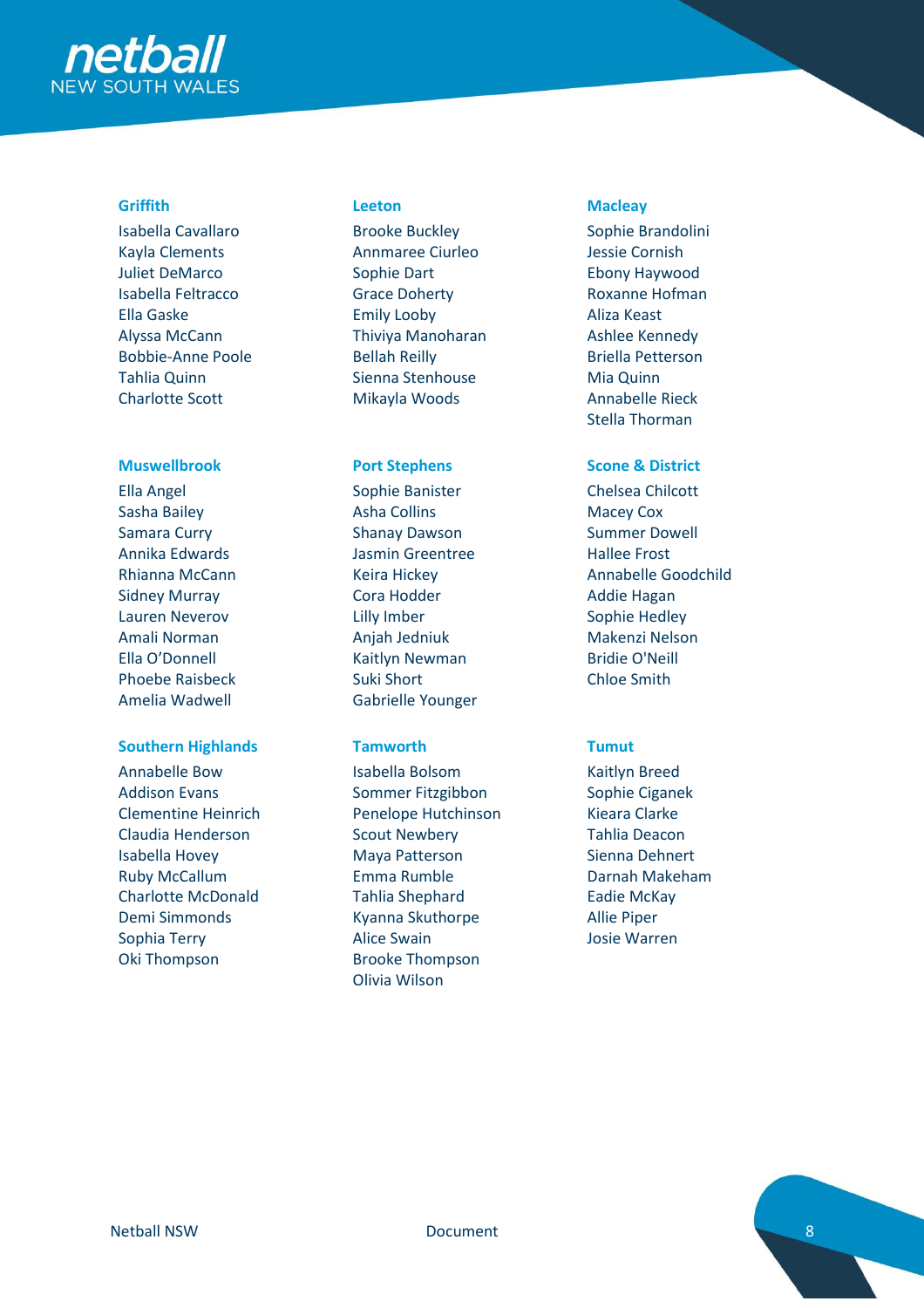

# **Wollondilly**

Leah Hale Zoe Johnson Olivia Macdonald Chloe McEwen Olivia Parker

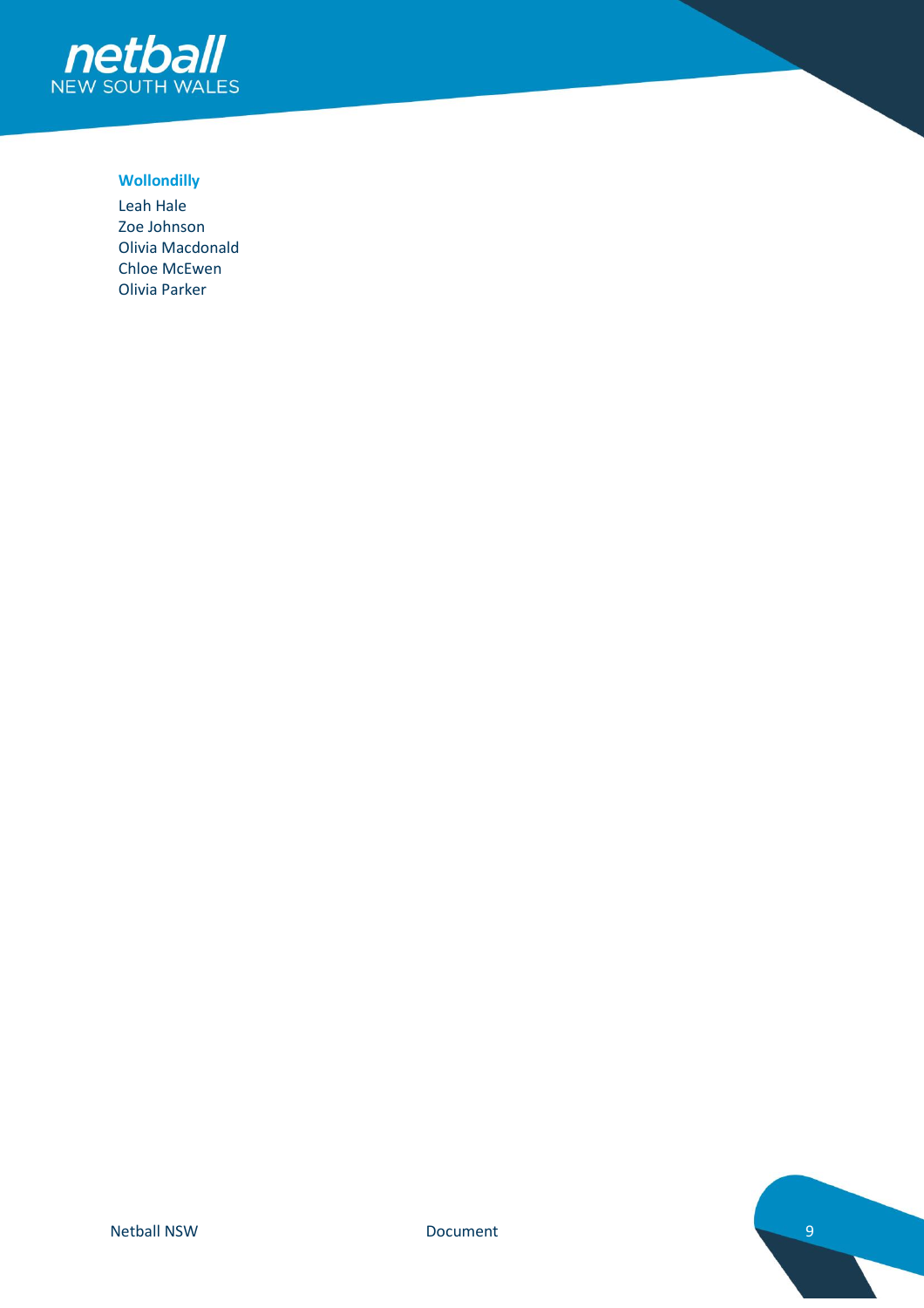

# **15U DIVISION 4**

Savanah Detheridge Eva George Macey Guy Isabelle Krstevski Vashti Loxley Kyra Martin Mischa McCarthy Holly O'Donnell Aleisha Tomkins Sarah Wyber

Lily Campbell Taneika Cochrane Megan Crutcher Matilda Currey Callie Lawler Samantha Marchant Juliet Maxwell Tayla Nott Isabella Suckling

Evie Blankenstein Lara Carroll Lily Hampshire Lily Kelly Mackenzie Morse Kellie Pickup Bella Tsogas Brianna Whalley

Zoe Armstrong Zoe Barbour Sophie Callan Katelyn Flanagan Molly Martin Ila McGregor Georgie Punch Bella Subat Eliza Summerville Zoe Young

Huntah Brooker Hannah Buchtmann Emma Fiumara Svannah Godde Mia Huggett Isabella Masters Keely McLean Riah Morris Addison Pope April Walsh

Emma Bendall Isabella Darrington Laylah-Sophie Davies Halle Donaldson Jayda Evans Riley Evans Claudia Hopper Kathleen Jackson Lana Maitland

### **Kiama Kurri Kurri Lower Clarence**

Maggie Davies Lilly Fisher Poppy Ford Ayla Howell-McLachlan Tana Lowe Sarah O'Hearn Jazz Page Olana Plunkett Zoe Snape Leilani Read

# **Narrabri Narrandera Parkes & District**

Ruby Arnott Ava Curr Grace Dunford Naomi Dunn Tia Dunn Ella Harbidge Delilah Karaitiana Stella Neville Edie Seaman

### **Sapphire Coast West Wyalong Woolgoolga District**

Lillie Cole Sarah Gleeson Lucy Johnson Mykaelah Johnson Abbe May Jocelyn Maybury Saffron Picker Keely Price Katie Ray Lily Shields Ava Wilson